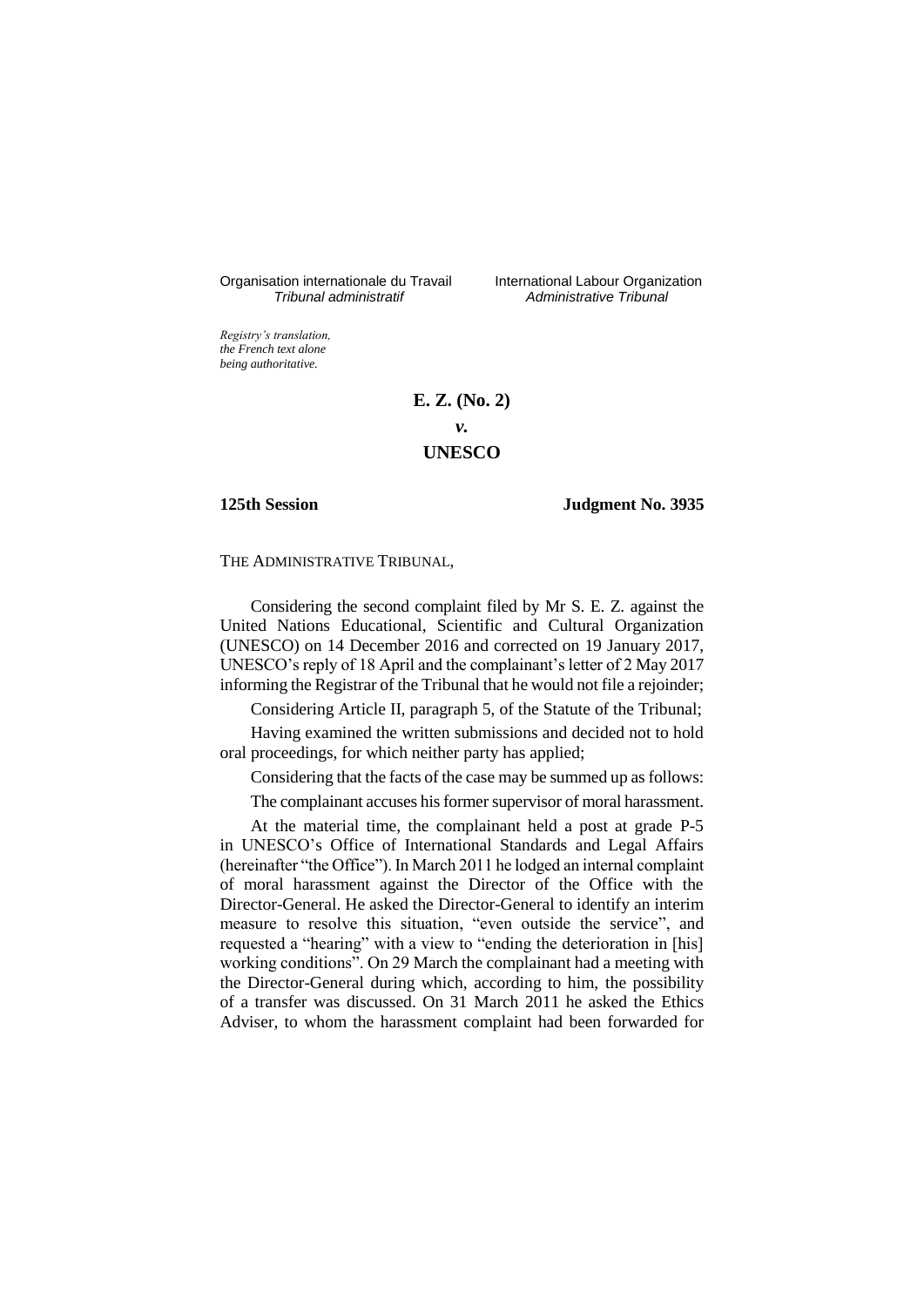assessment, to "stay the proceedings" pending the "informal resolution" which, he said, the Director-General was in the process of considering.

On 5 September 2012 the complainant requested the Director-General to extend his appointment beyond 30 June 2013, the date on which he would reach the statutory retirement age. On 23 October he submitted a further request to her, asking for the Ethics Office to examine his complaint of moral harassment against the Director of the Office.

As from November 2012 the Ethics Adviser tried to bring about a settlement. On 30 January 2013 the complainant received an agreed separation proposal which provided that his appointment would end the following day and that, in addition to a termination indemnity, he would receive a sum equivalent to three months' salary in lieu of notice on the condition, among others, that he withdraw his harassment complaint. On 31 January the complainant rejected that proposal and asked the Administration to examine his internal complaint.

On 7 February 2013 the complainant, acting on the basis of item 18.2, paragraph 28, of the UNESCO Human Resources Manual on anti-harassment policy, lodged an internal complaint of moral harassment against the Director of the Office on behalf of one of his former colleagues, Ms C. That complaint was dismissed on 25 April. That same day, he was informed that another internal complaint, in which he had accused the Director of the Office of unethical and wasteful conduct and favouritism during recruitment procedures, had also been dismissed, in accordance with the recommendation of the Ethics Adviser. On 24 May the complainant submitted a protest against both dismissal decisions.

After he had received the comments of the Director of the Office on the complainant's allegations against her, the Ethics Adviser carried out a preliminary assessment of his internal complaint. In his report of 15 May 2013, the Ethics Adviser concluded that these allegations did not constitute moral harassment within the meaning of the applicable provisions but were "rather manifestations of work-related conflicts". He therefore recommended that the Director-General close the case. The complainant was advised on 27 May that the Director-General had decided to follow that recommendation, and he submitted a protest against that decision on 4 June. He asked the Director-General to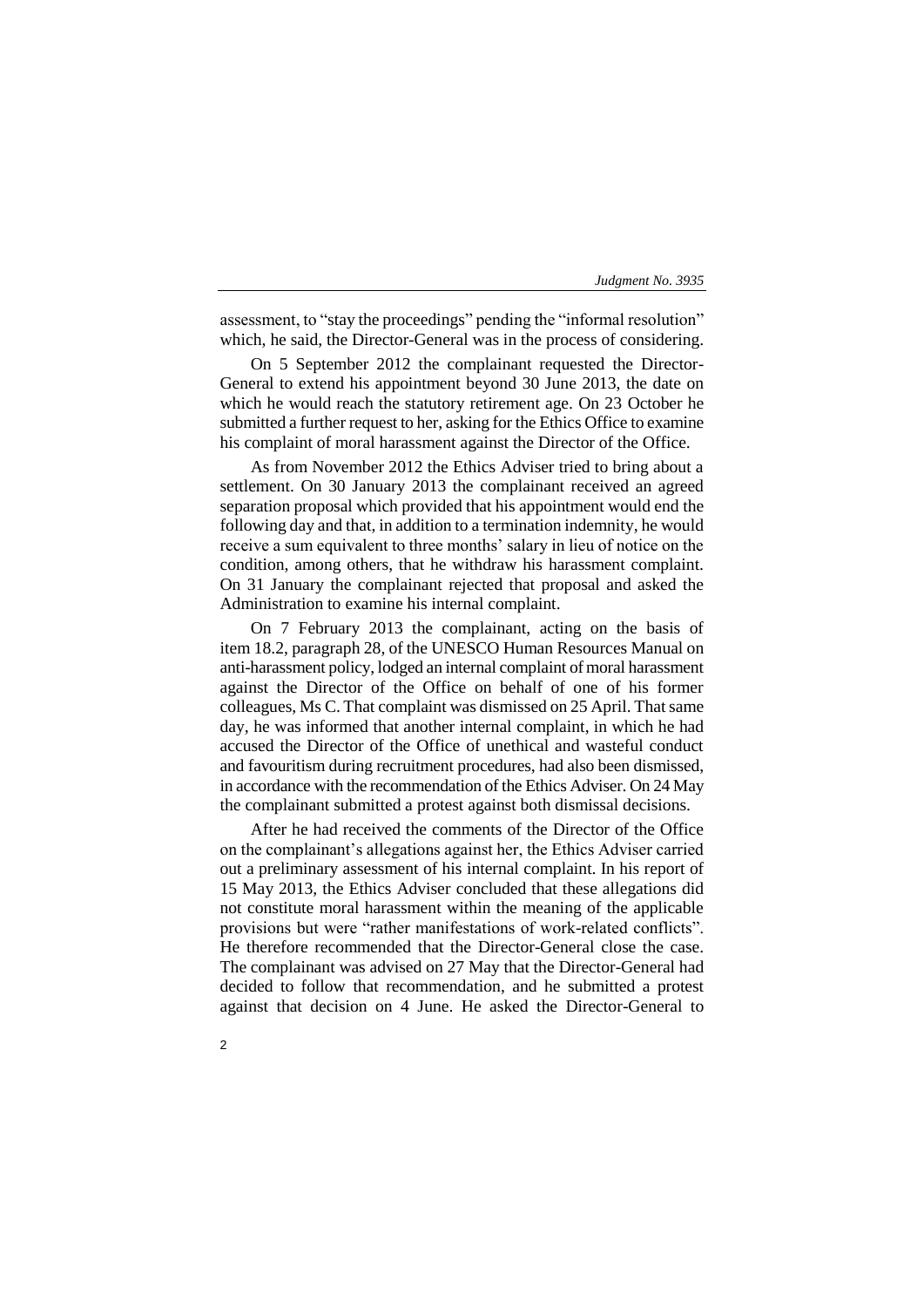"initiate an investigation of his [internal] complaint files by independent investigators and to notify [him] of [her] overall decision within the statutory time limits".

The complainant retired on 30 June. He was informed on 13 August that his two protests had been dismissed, and he lodged a notice of appeal with the Appeals Board on 27 August 2013. In his detailed appeal, he sought redress for the moral injury that he considered he had suffered as a result of harassment since 2009 and the retaliation to which he had been subjected following his refusal to accept the proposal for an agreed separation.

In its opinion of 15 June 2016, delivered after hearing the parties, the Appeals Board concluded that since Ms C. had stated in an e-mail of 22 April 2013 that she had not been harassed, the decision to dismiss the internal complaint which the complainant had submitted on her behalf was consistent with the "existing rules". However, the Appeals Board found that the decisions to dismiss the complainant's own complaint of moral harassment and his complaint of unethical and wasteful conduct and favouritism were not justified. Given that the complainant's allegations and the explanations of the Director of the Office completely contradicted each other, the Ethics Adviser should have extended his enquiries, in particular by hearing witnesses, with a view to ascertaining whether the conduct complained of amounted to harassment or rather consisted of "managerial acts" done in the interests of the service. Noting that the complainant and the Director of the Office had both left the Organization, the Appeals Board considered that it was now impossible to initiate an investigation and recommended by a majority that the "attacked decisions" be quashed and that the complainant be paid a sum equivalent to six months' salary for injury under all heads.

Discussions began with a view to finding an amicable solution, but they proved unsuccessful. The complainant was notified in a letter dated 2 December 2016 that the Director-General had decided to endorse the majority recommendation of the Appeals Board. That is the impugned decision.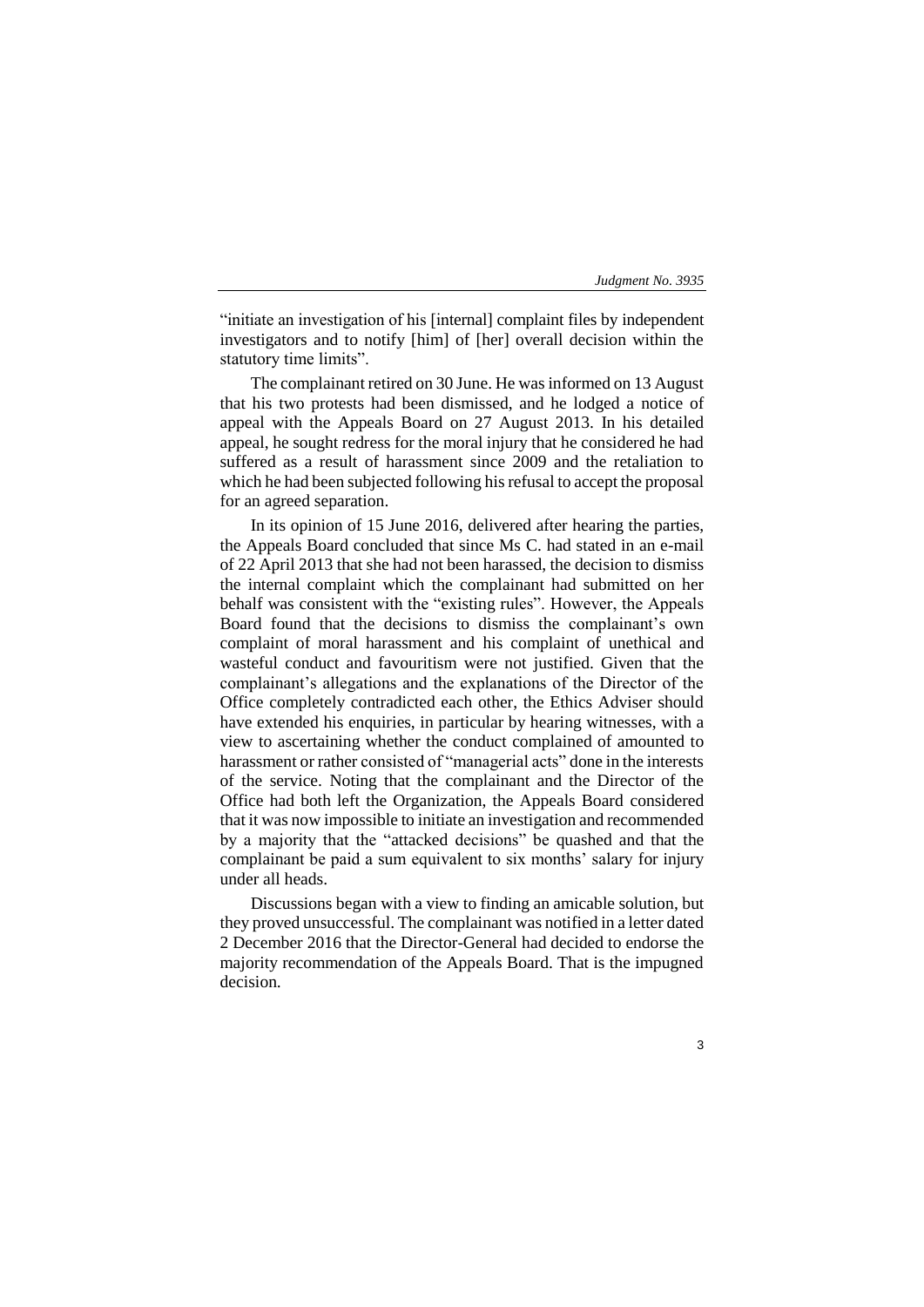The complainant asks the Tribunal to set aside "all the decisions" covered by the recommendation of the Appeals Board as well as the impugned decision, to the extent that it involves a refusal to open an investigation and to forward the file to the Internal Oversight Service – which, under item 18.3 of the Human Resources Manual, is competent to hear allegations of unlawful or wasteful conduct – for an assessment of all adverse consequences of the abuse of authority to which he states he was repeatedly subjected and which "far exceed the six months' net salary already awarded by the Director-General". He claims an amount equivalent to two years' gross salary in compensation for moral and material injury, and costs in the amount of 15,000 euros. He asks that this complaint be joined with his first complaint.

UNESCO contends that the complaint is irreceivable on the grounds that it is extremely confused and abstruse and does not meet the requirements of procedural fairness. Subsidiarily, it submits that the complaint should be dismissed as unfounded. UNESCO opposes the joinder of the two complaints because it considers that they concern entirely different legal issues. It asks the Tribunal to order the complainant to pay it 6,000 United States dollars to cover part of the costs it has incurred in connection with the present complaint.

# CONSIDERATIONS

1. The complainant impugns the decision of 2 December 2016 in which the Director-General of UNESCO ruled on the appeal directed against the dismissal of various internal complaints lodged by the complainant, including a complaint of moral harassment against the Director of the Office of International Standards and Legal Affairs, the unit to which he was assigned.

In that decision, the Director-General concurred with the recommendation of the Appeals Board in its opinion of 15 June 2016 and acknowledged that the aforementioned complaint of moral harassment had wrongly been dismissed following a preliminary assessment. The Director-General withdrew various earlier decisions but, like the Appeals Board, she considered that it was no longer possible for practical reasons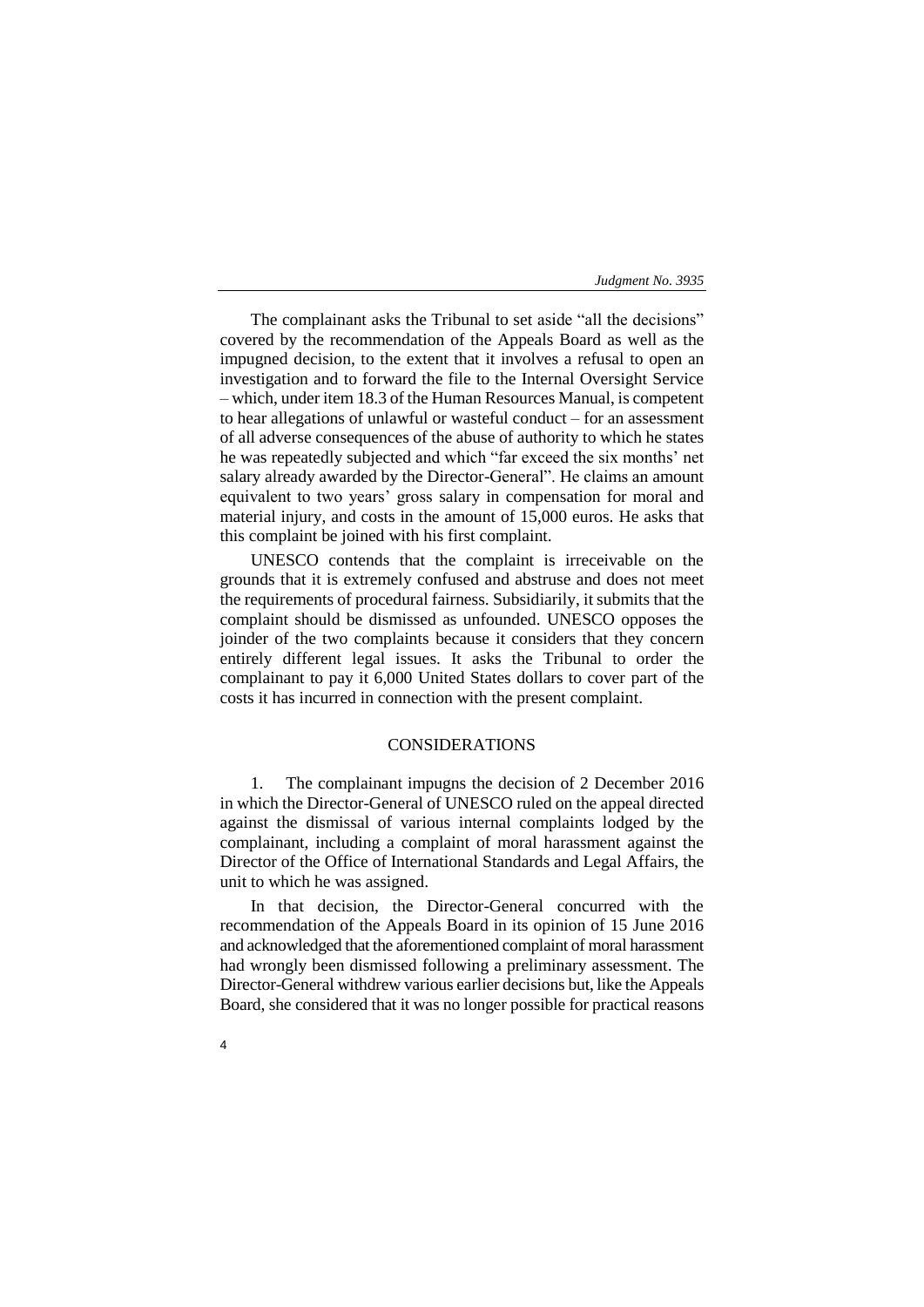5

to carry out an investigation into the alleged harassment. She therefore agreed to compensate the complainant in the amount proposed by the Appeals Board, thereby leaving unresolved the issue of whether the harassment complaint was well founded.

2. The complainant has requested that this complaint be joined to his first complaint, which is also the subject of a judgment delivered in public this day. However, although the two complaints rest partly on the same arguments, their subject-matter is clearly distinct and they raise different questions of law. The Tribunal hence concurs with the defendant that joinder is not appropriate.

UNESCO submits that the complaint is irreceivable on the grounds of its lack of intelligibility. It considers that the complaint is confused and abstruse and hence does not meet the requirements of procedural fairness, in particular owing to the unclear wording of the complainant's claims and the numerous digressions unrelated to the case.

The Tribunal agrees with the Organization that both the structure and the drafting of the complainant's submissions might have been clearer. However, the complaint is sufficiently intelligible to enable the other party to identify its essential purpose and the main pleas on which the complainant relies. The content of UNESCO's reply demonstrates, moreover, that it was able to understand fully the complainant's claims and pleas.

Following the practice it has developed through its case law dealing with this issue, the Tribunal will hence dismiss this objection to receivability (see, for example, Judgments 3298, under 16, or 3616, under 1).

4. Conversely, the Organization is correct to point out that the complainant may not impugn, as he purports to do, "all the decisions covered by the recommendation of the Appeals Board [in] [paragraph] 154 of [Opinion] CAP/414 [of 15 June 2016]". In paragraph 154 of its opinion, the Appeals Board had recommended that the Director-General "quash the attacked decisions", and since the Director-General stated in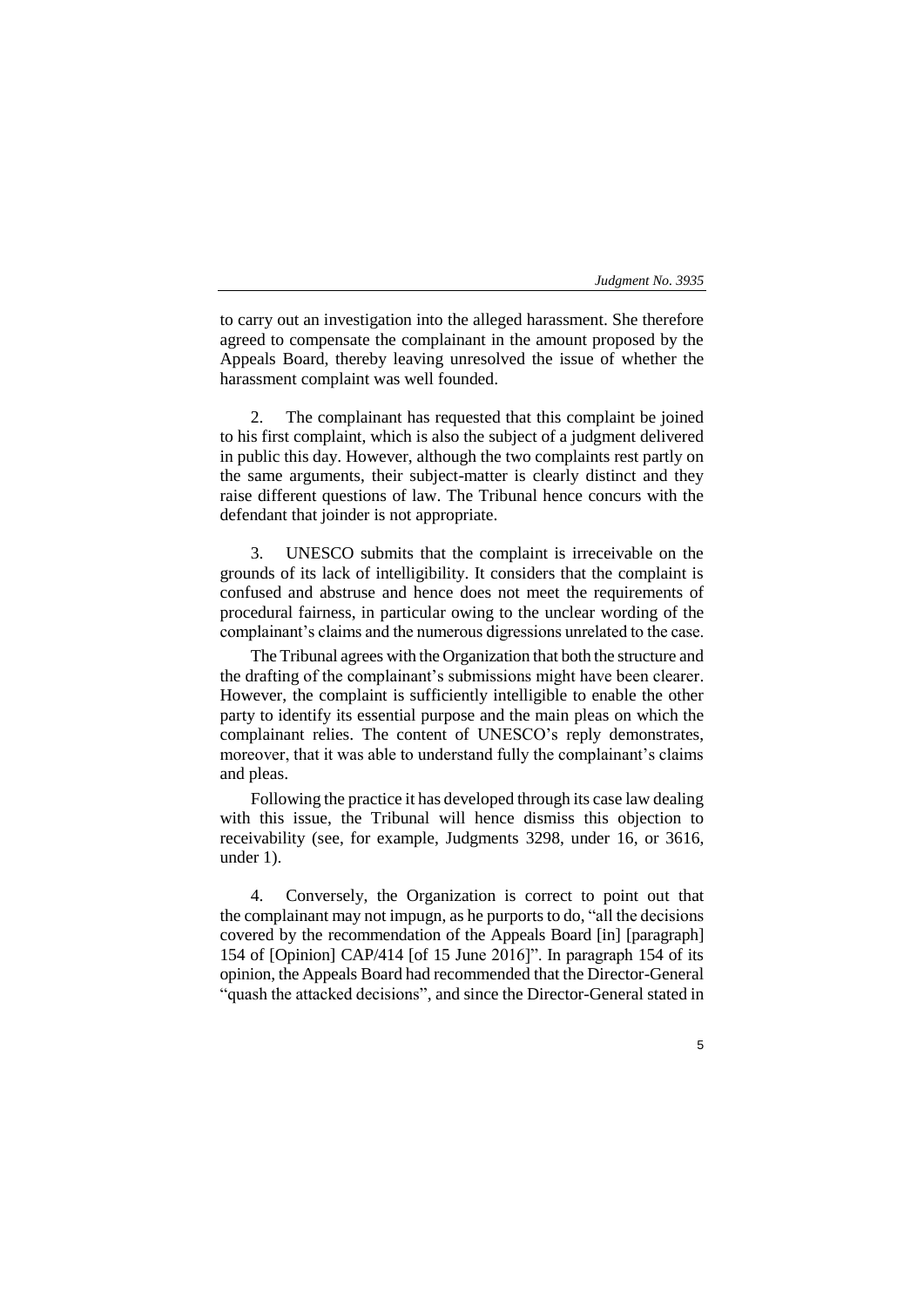her decision of 2 December 2016 that she "[had] decided to accept the [Board's] recommendations", which she simply quoted verbatim, the decisions in question must be deemed to have thus been withdrawn by the person who made them. It follows that the claims directed against them are irreceivable because they have become moot.

5. The Tribunal notes that the reference by the Appeals Board in paragraph 154 of its opinion to all of the "attacked decisions" does not seem intended to cover the decision of 25 April 2013 to close the case concerning a complaint of moral harassment submitted by the complainant on behalf of one of his former colleagues. Indeed, it is clear from paragraph 138 of the same opinion that the Appeals Board regarded that decision as lawful, and a recommendation that it be quashed would therefore be patently contradictory. However, assuming that the complainant's claims must be understood to apply to that decision as well, the Tribunal in any event concurs with the Appeals Board's finding on the merits, that the decision to close the case on that internal complaint was correct, particularly because the person concerned had denied being a victim of harassment.

6. The Director-General accepted in her decision of 2 December 2016 that the files of the various internal complaints lodged by the complainant should not have been closed by the Ethics Adviser (subject to what has been said above concerning one of them). The Tribunal hence considers that there is no need to examine all of the complainant's submissions on the flaws which, according to him, affected the preliminary assessment of his complaints of moral harassment and unlawful conduct directed against the Director of the Office. Since the decisions taken at the end of those proceedings were withdrawn by the Director-General, as has been stated above, these submissions are irrelevant.

7. Moreover, since the decision of 2 December 2016 already provided for the injuries suffered by the complainant to be compensated by a payment of six months' salary, that is 50,804 United States dollars, plainly the complainant's claims for compensation may only be granted to the extent that he can show that those injuries warranted greater relief.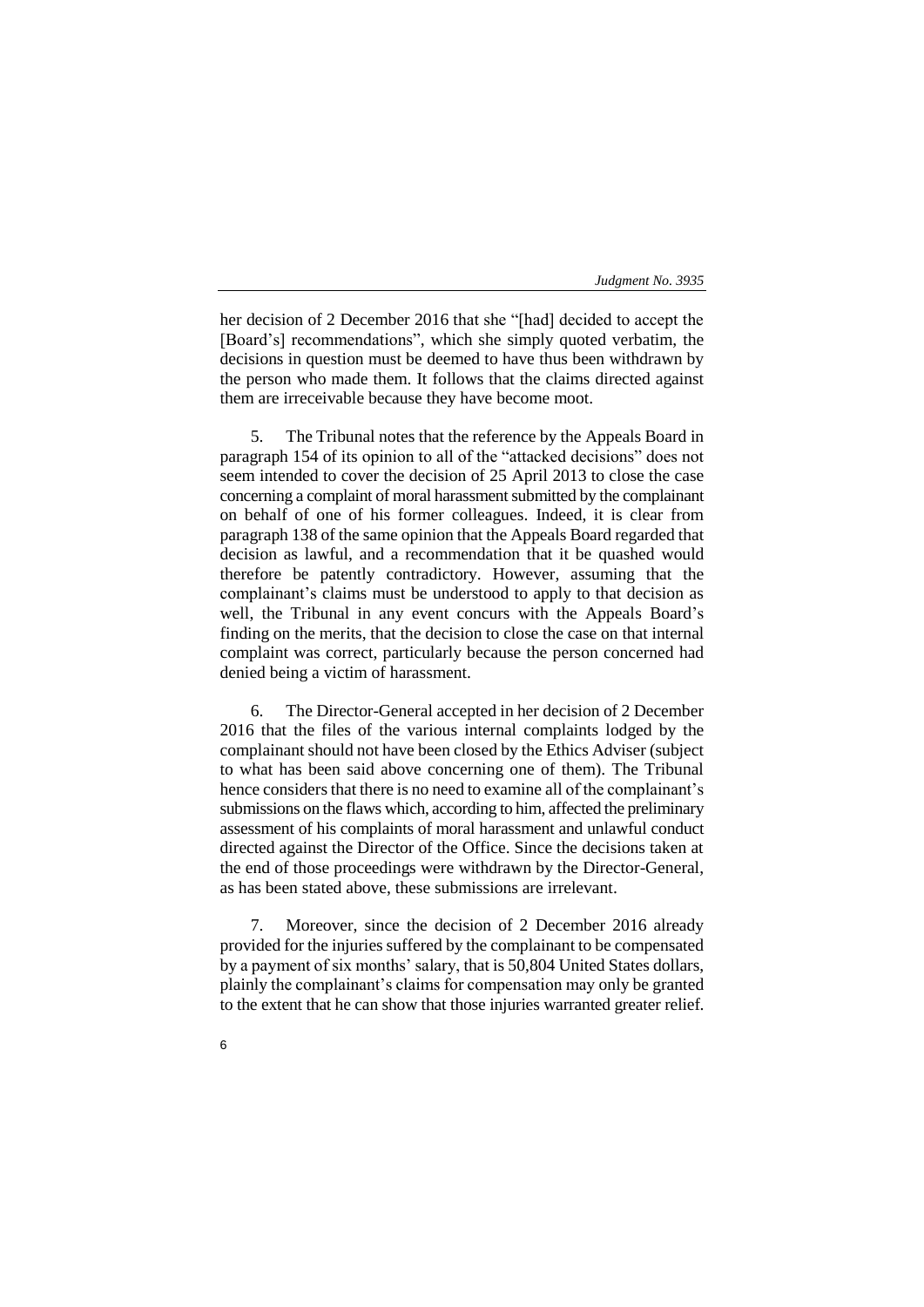7

8. The complainant objects to the fact that the Director-General, having recognised that the decision to close the case on his complaint of moral harassment had been wrong, failed to initiate the investigation for which item 18.2 of the Human Resources Manual on anti-harassment policy provides when the preliminary assessment does not culminate in a decision to close the case.

However, like the Appeals Board, the Tribunal considers that by the time the impugned decision was taken, it was no longer possible to conduct such an investigation, not only because both the complainant and the Director of the Office had left the Organization, but also because of the time that had elapsed since the incidents in question, which in particular made it difficult to gather reliable testimony from witnesses as to whether those incidents occurred and how third parties may have perceived them.

The Tribunal has already found in similar cases that when an internal harassment complaint has wrongly been dismissed, it is not appropriate to order that an investigation be re-opened if that course would raise practical difficulties of this nature (see, for example, in another case concerning a UNESCO official, Judgment 3639, under 8 to 10).

9. This situation means that it is not possible, in the instant case, to reach an informed decision on the merits of the parties' submissions as to the existence and, as the case may be, the effects of the harassment alleged by the complainant. Neither the parties' briefs nor the evidence tendered allow the Tribunal to rule on these points with certainty; this would be possible only if the findings of an investigation that was duly carried out at the material time were available.

Thus, although the complainant alleges, inter alia, that he was unduly divested of some responsibilities, improperly placed under the supervision of colleagues who were not his superiors and subjected to humiliating statements and conduct, the evidence on file does not permit a determination as to whether some of these incidents actually took place and whether, viewed as a whole, they constituted harassment or instead resulted from acceptable management decisions or sheer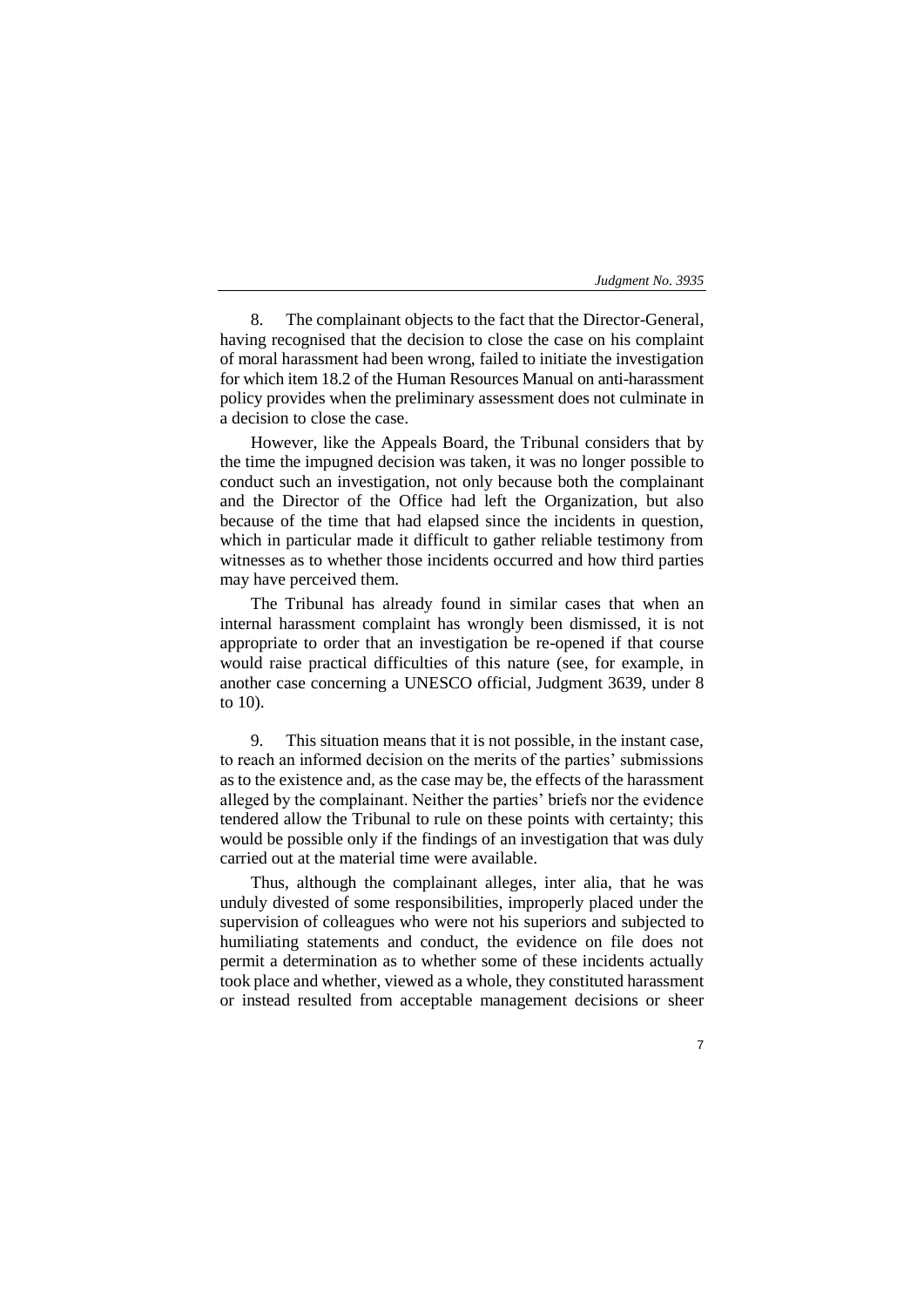tactlessness. Furthermore, whilst the complainant plainly had a very difficult relationship with the Director of the Office, that circumstance, which may well be explained by work-related conflicts or even by purely personal antagonism, does not in itself support a finding that the complainant was, as he alleges, a victim of systematic discrimination, retaliation or other conduct amounting to harassment.

10. Nevertheless, the fact that it is impossible for the complainant to have his internal complaints examined constitutes a serious violation of his right to effective means of redress, in particular as far as his harassment complaint is concerned. It has caused him considerable moral injury which, in the Tribunal's view, justifies a higher amount of damages than that already awarded by UNESCO in the impugned decision.

11. The various flaws which, in the complainant's view, affected the preliminary assessment of his internal complaints do not, in this case, warrant redress for an injury distinct from that identified above, which flowed from the wrongful decision to close the case on those matters. However, in his complaint the complainant raises various other irregularities which, in his view, increase UNESCO's liability.

12. The Tribunal does not accept the complainant's submission that UNESCO neglected its duty to prevent harassment in the workplace. The evidence does not show that his working relationship, or that of other employees, with the Director of the Office before he lodged his harassment complaint was such as to require the implementation by the Organization of the measures provided for in aforementioned item 18.2 of the Human Resources Manual.

13. Whereas the complainant claims compensation for the material injury resulting from "psychiatric and therapeutic fees", the evidence does not enable it to be established that these were attributable to the consequences of the conduct of which he accuses UNESCO.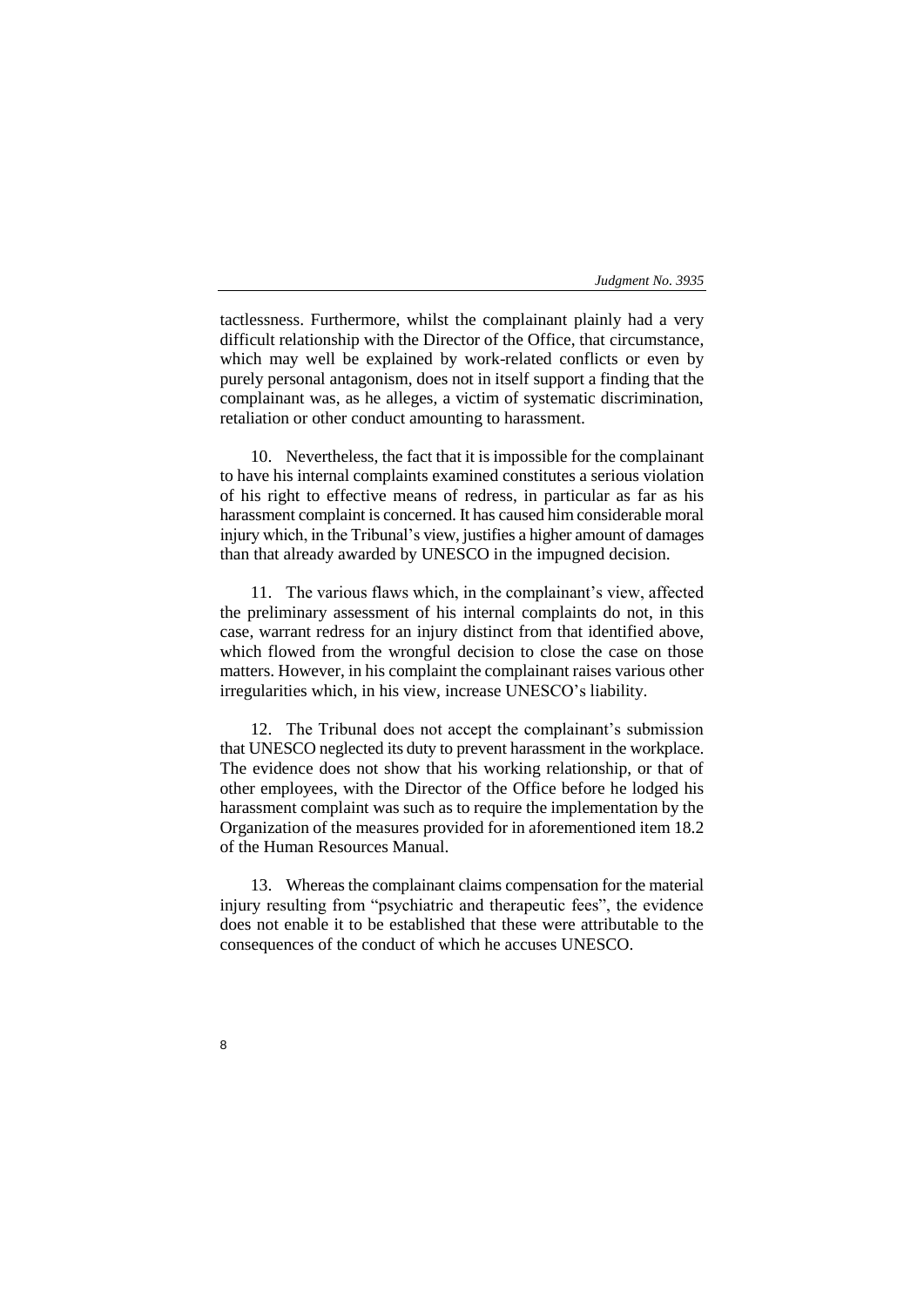9

14. Neither can the Tribunal accept the complainant's argument of "arrogation by the Administration of medical expertise", which relates, as far as can be understood, to the statement made by the Director of the Bureau of Human Resources Management in a brief submitted in another case that he suffered from a "feeling of persecution". Assuming that the term was indeed used by that senior official, which UNESCO disputes, the Tribunal cannot infer from this, as the complainant does, that the Organization thus intended to make a medical assessment of his state of health and to insinuate that he suffered from mental health problems.

15. Lastly, the complainant disputes the lawfulness of the proceedings before the Appeals Board. He maintains that the composition of the Board did not provide the requisite guarantees of objectivity and that he was denied access to various documents in the Organization's possession, the disclosure of which should have been ordered by the Board. However, firstly, the fact that some members of the Appeals Board had sat in the case concerning the dismissal of his request for an extension of his appointment (the subject of his first complaint to the Tribunal) does not prevent them from taking part in the consideration of the appeal at issue in the instant case, despite what he asserts. Secondly, the evidence does not show that the failure to disclose the requested documents had, in this case, a material impact on his right to be heard.

16. Conversely, the complainant's contention that in this case UNESCO breached the time limits prescribed in the provisions governing the appeals procedure is well founded.

The evidence shows that the Organization did not file its reply to the complainant's detailed appeal until 11 September 2015, more than 10 months after the submission of the latter on 7 November 2014. It thus plainly disregarded paragraph 12 of the Statutes of the Appeals Board, which provides that the reply must be submitted "[w]ithin one month of the receipt of the detailed appeal". Furthermore, the Appeals Board hearing was not held, as paragraph 14 stipulates, "not later than two months after [receipt of] the reply", since it was held only on 17 March 2016. Lastly, as stated above, the Director-General's final decision was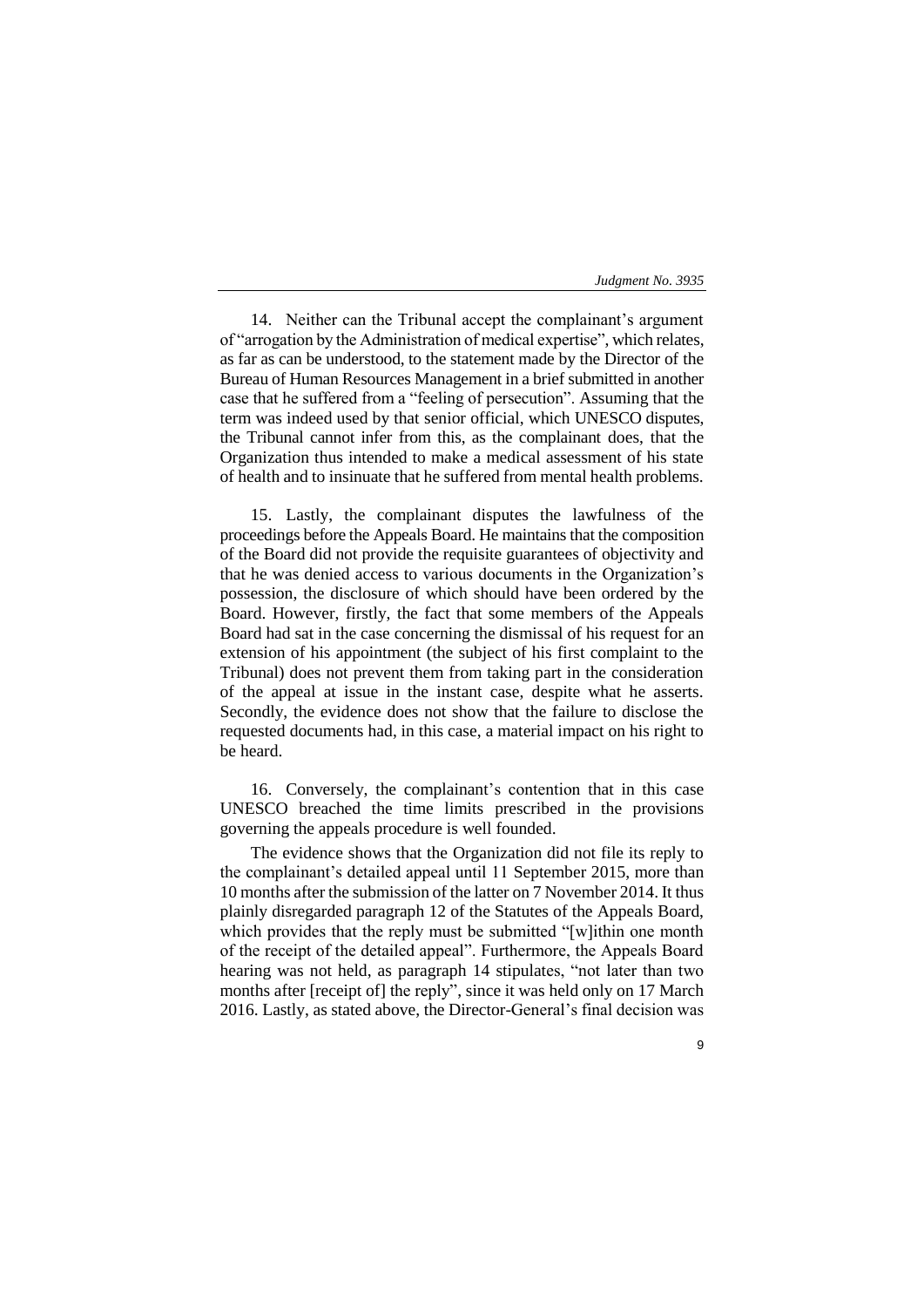taken on 2 December 2016, almost six months after the Appeals Board delivered its opinion on 15 June 2016, whereas paragraph 20 of the Statutes provides that the Director-General "shall make a decision thereon as soon as possible".

It is true that, as UNESCO rightly points out, the failure to observe the aforementioned provisions of the Statutes of the Appeals Board did not seriously infringe the complainant's rights, and the delays, some of which are attributable to the complainant, can partly be explained by the unusual complexity of the case. It should also be borne in mind that the Director-General's final decision was preceded by discussions with the complainant aimed at reaching a settlement, which obviously delayed its adoption.

Nevertheless, the Organization was obliged, in accordance with the principle *tu patere legem quam ipse fecisti*, to adhere more strictly to the procedural time limits laid down in the Statutes of the Appeals Board. Its failure to do so caused the complainant moral injury, for which he legitimately claims redress (see, for similar cases, Judgments 3579, under 4, and 3688, under 11).

17. The remaining arguments put forward by the complainant would not justify the award of additional damages, in particular the punitive or exemplary damages that he seeks, but he is entitled to compensation for the injuries examined under 10 and 16, *in fine*, above.

In the circumstances of this case, the Tribunal considers that these two injuries will be fairly redressed by awarding the complainant moral damages in the total amount of 25,000 euros, in addition to the six months' salary that has already been awarded to him under the decision of 2 December 2016.

18. As he succeeds in part, the complainant is entitled to costs, which, in view of the fact that he did not engage a lawyer, the Tribunal sets at 1,000 euros.